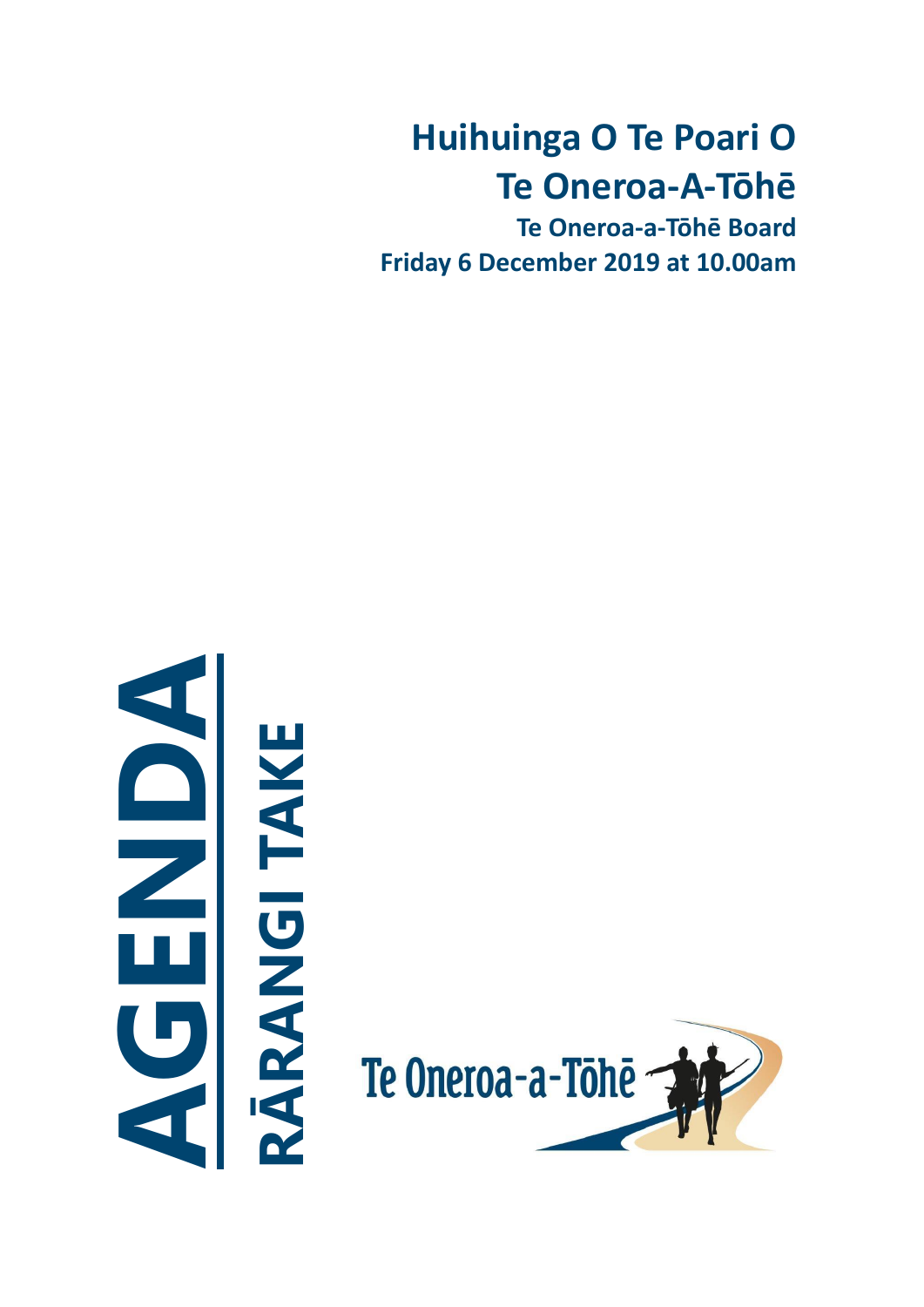# **Rārangi Take O Te Poari (Te Oneroa-a-Tōhē Board Agenda)**

Meeting to be held at Toka Tumoana 22 - 24 Matthews Ave, Kaitaia on Friday 6 December 2019, commencing at 10.00am

### **Recommendations contained in the agenda are NOT decisions of the meeting. Please refer to minutes for resolutions.**

### **NGĀ MANA WHAKAHAERE (MEMBERSHIP OF THE TE ONEROA-A-TŌHĒ BOARD)**

Chair, Te Rūnanga o Te Rarawa, Haami Piripi

| Graeme Neho                                              | John Witana, Te Rūnanga Nui                            | Rangitane Marsden, Te                               |
|----------------------------------------------------------|--------------------------------------------------------|-----------------------------------------------------|
| Ngāti Kuri Trust Board                                   | o Te Aupouri Trust                                     | Rūnanga o NgaiTakoto                                |
| Cr Colin Kitchen<br>Northland Regional Council           | Cr Marty Robinson<br><b>Northland Regional Council</b> | <b>Councillor TBC</b><br>Far North District Council |
| Hon John Carter QSO<br>Mayor, Far North District Council |                                                        |                                                     |

### **KARAKIA / WHAKATAU**

### **Item Page**

### **1.0 NGĀ WHAKAPAHĀ | APOLOGIES**

John Carter, Rangitane Marsden

### **2.0 NGĀ WHAKAPUAKANGA | DECLARATIONS OF CONFLICTS OF INTEREST**

| 3.0 | WHAKĀE NGĀ MINITI   CONFIRMATION OF MINUTES |                                    |    |
|-----|---------------------------------------------|------------------------------------|----|
|     | 3.1                                         | <b>Confirmation of Minutes</b>     | 3  |
| 4.0 |                                             | NGĀ RĪMITI   ITEMS                 |    |
|     | 4.1                                         | <b>Meeting Schedule for 2020</b>   | 8  |
|     | 4.2                                         | <b>Summer Engagement Programme</b> | 10 |
|     | 4.3                                         | <b>Financial Report</b>            | 11 |
|     | 4.4                                         | <b>Mussel Spat Collection</b>      |    |
|     |                                             |                                    |    |

### **KARAKIA WHAKAMUTUNGA**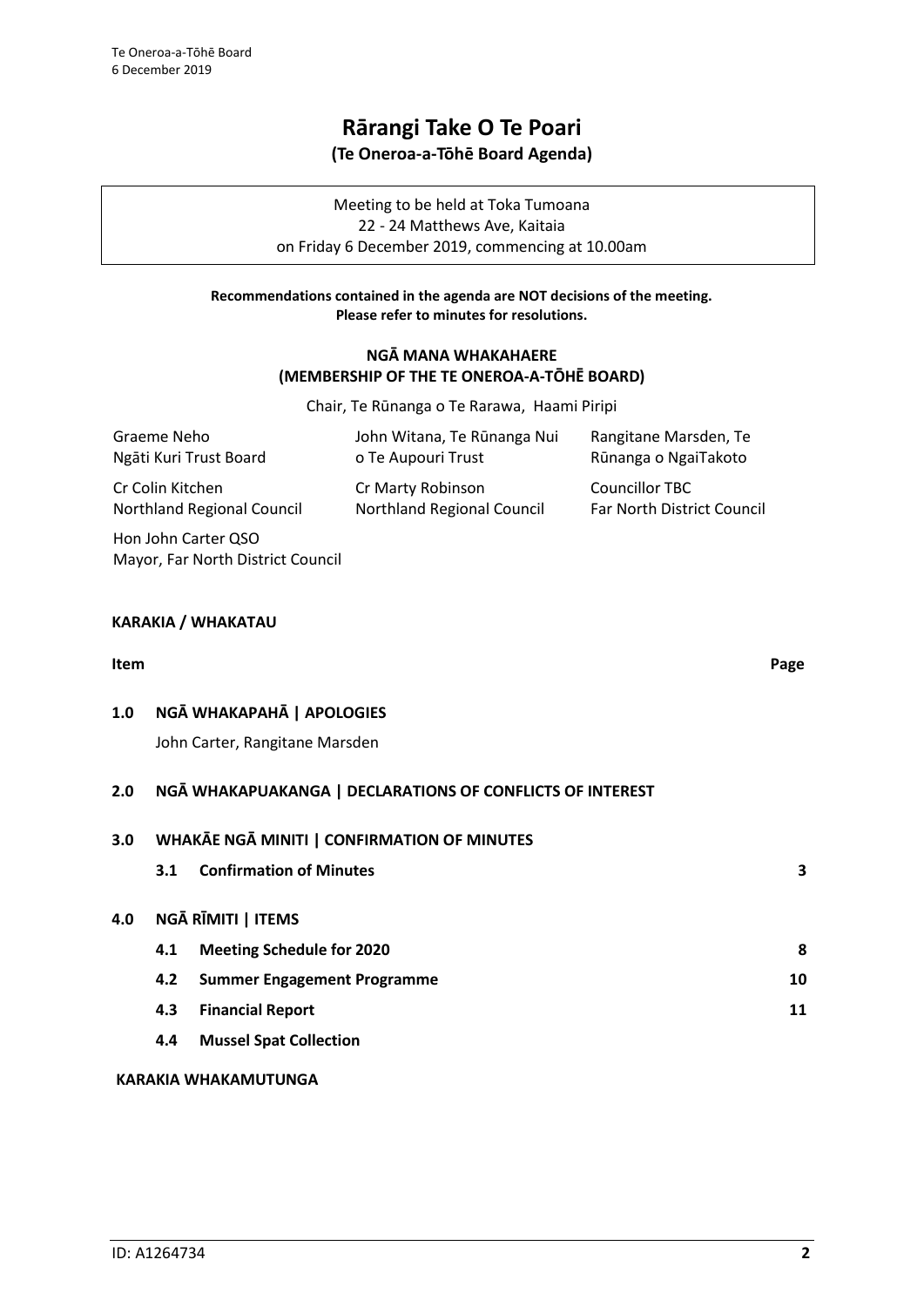### <span id="page-2-0"></span>**TITLE: Confirmation of Minutes**

**ID:** A1263939

From: Rachael King, Board Secretary

### **Tūtohutanga | Recommendation**

That the minutes of the Te Oneroa-a-Tōhē Board meeting held on 18 October 2019 be confirmed as a true and correct record.

### **Ngā tapirihanga | Attachments**

Attachment 1: Te Oneroa-a-Tohe Board Minutes - 18 October 2019

### **Authorised by Group Manager**

**Name:** Jonathan Gibbard

**Title:** Group Manager - Strategy, Governance and Engagement

**Date:** 27 November 2019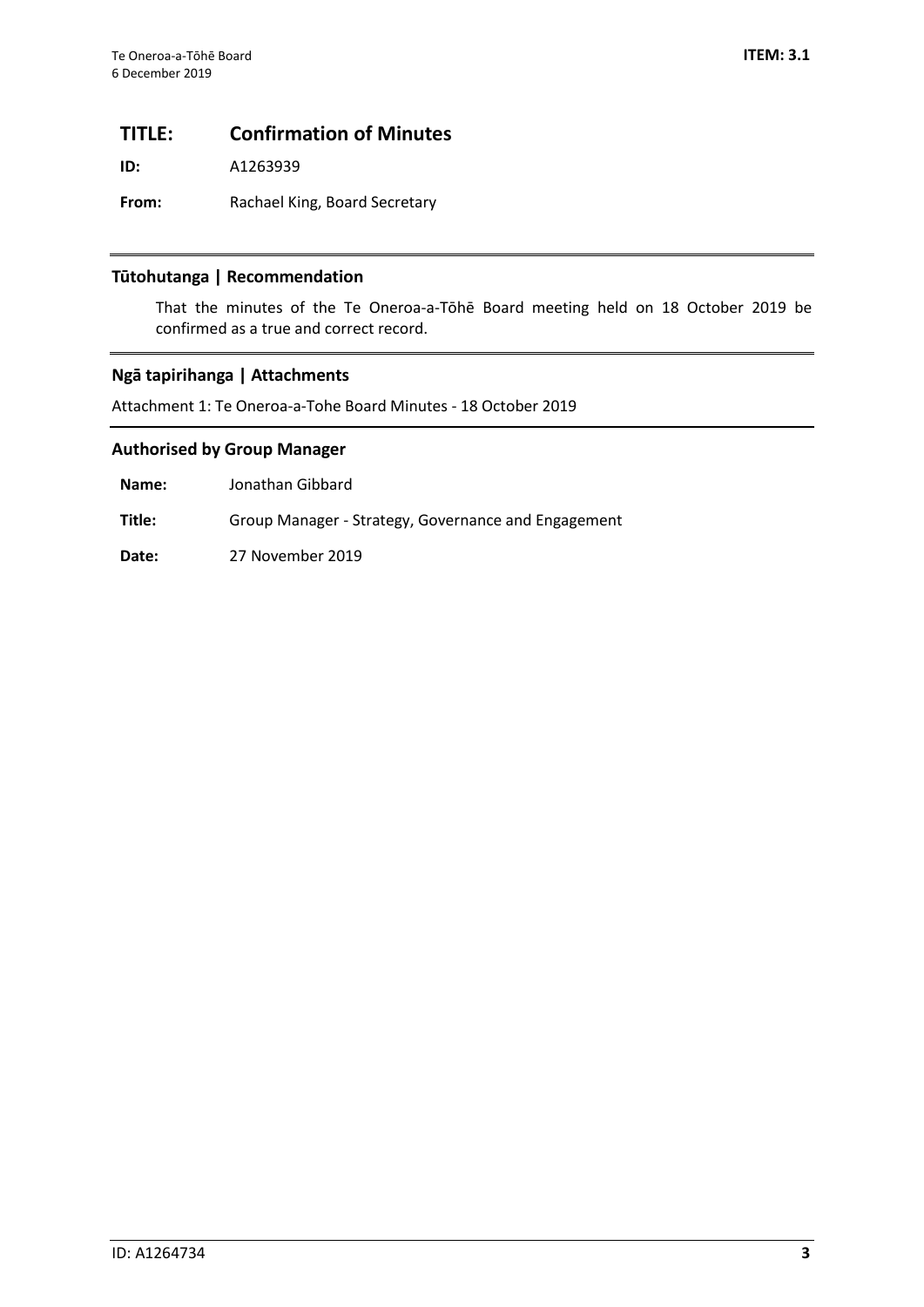Te Oneroa-a-Tōhē Board S18 October 2019

### Ngā Miniti O Te Poari O Te Oneroa-a-Tōhē Te Oneroa-a-Tōhē Board Minutes

| Meeting held in the Te Ahu Centre, Kaitāia<br>on Friday 18 October 2019, commencing at 10.00am |                                                                                                                                                                        |                                   |             |  |  |
|------------------------------------------------------------------------------------------------|------------------------------------------------------------------------------------------------------------------------------------------------------------------------|-----------------------------------|-------------|--|--|
|                                                                                                |                                                                                                                                                                        |                                   |             |  |  |
| Tuhinga (Present):                                                                             | Haami Piripi                                                                                                                                                           | Te Rūnanga o Te Rarawa            | (Chair)     |  |  |
|                                                                                                | Cr Mate Radich                                                                                                                                                         | <b>Far North District Council</b> | (Dep Chair) |  |  |
|                                                                                                | Graeme Neho                                                                                                                                                            | Ngāti Kuri Trust Board            |             |  |  |
|                                                                                                | John Witana                                                                                                                                                            | Te Rünanga Nui o Te Aupouri Trust |             |  |  |
|                                                                                                | Cr Mike Finlayson                                                                                                                                                      | <b>Northland Regional Council</b> |             |  |  |
|                                                                                                | Cr Paul Dimery                                                                                                                                                         | Northland Regional Council        |             |  |  |
|                                                                                                | Mayor John Carter                                                                                                                                                      | <b>Far North District Council</b> |             |  |  |
| I Tae Mai (In Attendance):                                                                     | Huihuinga i te katoa (Full Meeting)<br>TROTR - George Riley<br>TROTR - Bronwyn Bauer-Hunt<br><b>TRNOTA - Rosie Conrad</b><br>NRC - Strategy, Policy & Planning Manager |                                   |             |  |  |
|                                                                                                | NRC - Kaiwhakahaere Hononga Māori<br>NRC - Kaiārahi Tikanga Māori<br>NRC - Strategy, Policy & Planning Administrator (minutes)                                         |                                   |             |  |  |
|                                                                                                |                                                                                                                                                                        |                                   |             |  |  |
|                                                                                                | <b>FNDC - Policy Planner</b>                                                                                                                                           |                                   |             |  |  |
|                                                                                                | Huihuinga i te wahanga (Part Meeting)                                                                                                                                  |                                   |             |  |  |
|                                                                                                | Mat Bartholomew - Fisheries New Zealand (via teleconference)                                                                                                           |                                   |             |  |  |

#### The Chair declared the meeting open at 10.05am

#### KARAKIA TIMATANGA ME WHAKATAU

Witana / Piripi

The Chair made special mention of the departing members of the Board from Northland Regional Council - Cr Paul Dimery and Cr Mike Finlayson - and thanked them both for their contribution to the kaupapa of the Board during their time as members.

#### $1.0$ NGĀ WHAKAPAHĀ | APOLOGIES

### Moved (Radich / Carter)

That the apologies from Rangitane Marsden be received.

Carried

Secretarial Note: The apologies from Jonathan Gibbard, Theresa Burkhardt and Rachel Ropiha for nonattendance were received.

10.10am - Rosie Conrad and George Riley joined the meeting

ID: A1256157

 $\mathbf 1$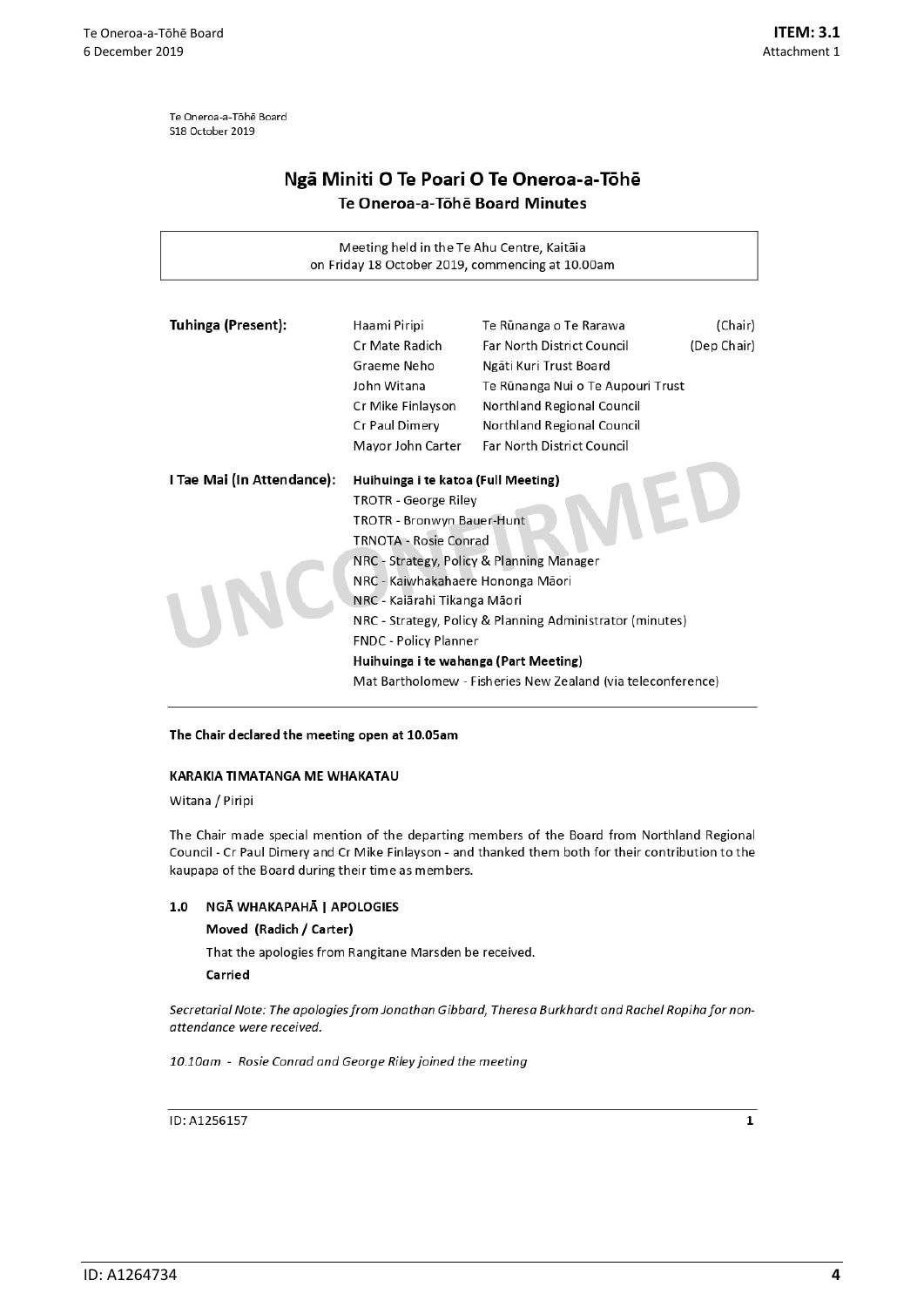Te Oneroa-a-Töhe Board S18 October 2019

#### 2.0 NGĀ WHAKAPUAKANGA | DECLARATIONS OF CONFLICTS OF INTEREST

It was advised that members should make declarations item-by-item as the meeting progressed.

#### 3.0 WHAKAE NGA MINITI I CONFIRMATION OF MINUTES

- 3.1 Confirmation of Minutes
	- ID: A1244904

#### **Report from Rachael King, Board Secretary**

#### Moved (Neho / Witana)

That the minutes of the Te Oneroa-a-Tōhē Board meeting held on 20 September 2019 be confirmed as a true and correct record.

#### Carried

Secretarial Note: The order of the agenda items was rearranged to allow for other commitments by attendees

44 Uploading of Information onto Board Website ID: A1244908

Report from Auriole Ruka, NRC Kaiwhakahaere Hononga Māori

#### Moved (Radich / Finlayson)

That the report 'Uploading of Information onto Board Website' by Auriole Ruka, NRC  $\mathbf{1}$ Kaiwhakahaere Hononga Māori and dated 2 October 2019, be received.

That, following comment by the Technical Steering Group, the Chair of the Te Oneroa-a-Tōhe Board be delegated the authority to approve the addition of information, that is not produced by or behalf of the Board or for the purposes of preparing the beach management plan, to the Board's website.

#### Carried

 $\overline{2}$ .

### 4.5 Funding for Environmental Improvement Activities Verbal Report from Graeme Neho, Ngati Kuri Trust Board

#### Moved (Neho / Carter)

That the Technical Steering Group approach Aquaculture NZ to discuss funding options, and report back to the December Board meeting.

#### Carried

10.45am - Mat Bartholomew joined the meeting (via teleconference)

- 4.1 Ministry of Primary Industries MPI's Role in Managing Mussel Spat Collection Verbal Report from Mat Bartholomew, Director Aquaculture & Branch Support, Fisheries **New Zealand** 
	- Mat provided an overview and clarification of the role of Te Hiku mussel spat collection
	- All acknowledge that the current operation is not working as well as it should be
	- A management plan for Te Hiku spat collection is being prepared and it is anticipated that it should be available to the Board by February 2020

11.35am - Mat Bartholomew left the meeting

ID: A1256157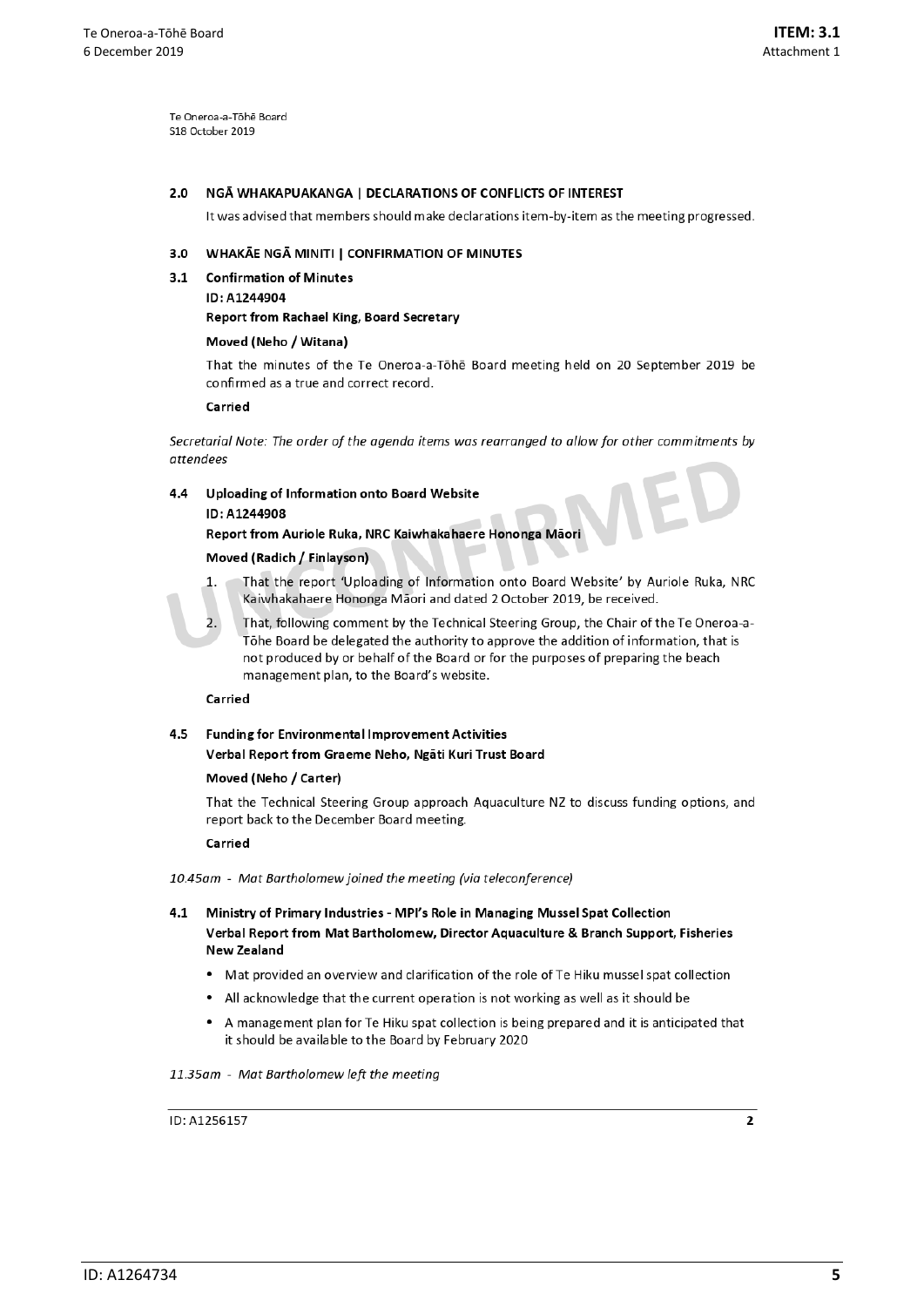Te Oneroa-a-Tōhē Board S18 October 2019

# 4.2 Far North Spatial Plan 2100 (FN2100)

- Verbal Report from John Carter, FNDC Mayor
- Details of the new, overarching plan were provided

#### $4.3$ **Summer Engagement Programme**

#### ID: A1244902

#### Report from Ben Lee, NRC Strategic Policy and Planning Manager

#### Moved (Carter / Witana)

- That the report 'Summer Engagement Programme' by Ben Lee, Strategic Policy and  $\mathbf{1}$ . Planning Manager and dated 2 October 2019, be received.
- $2.$ That the Board approves the communications plan for the Te Oneroa-a-Tōhē summer engagement programme.
- $\overline{3}$ . That the Board delegates authority to the Chair to approve amendments to the communications plan for the Te Oneroa-a-Tōhē summer engagement programme, except for changes to the objectives, and any increase in the funds allocated by the Board in accordance with Board resolution 4.
- 4. That the Board approves up to \$17,500 to implement the deliverables in the communications plan for the Te Oneroa-a-Tōhē summer engagement programme.
- That the Board delegates authority to approve expenditure, in accordance with Board 5. resolution 4, to Jonathan Gibbard, NRC Group Manager - Strategy, Governance and Engagement.
- 6. That the Board delegates authority to the Chair to approve the details of the creative campaign, including messaging and the design of the collateral.
- 7. That the draft creative campaign be circulated to the Board prior to the Chair's approval, in accordance with Board resolution 6.

#### Carried

4.6 **Financial Report** 

### ID: A1244907

**Report from Rachael King, Board Secretary** 

#### Moved (Carter / Neho)

That the Financial Report by Rachael King, Board Secretary and dated 2 October 2019, be received.

#### Carried

#### 5.0 GENERAL BUSINESS

General discussion took place around the following topics:

- Sand build-up at Waipapakauri
- Responsibility for the Kākā Street ramp
- Closure of the non-compliant Hukatere campground
- . NZ Police ceremony with kaumatua at the site of the recent large meth haul
- Private land owners along the beach

### ID: A1256157

3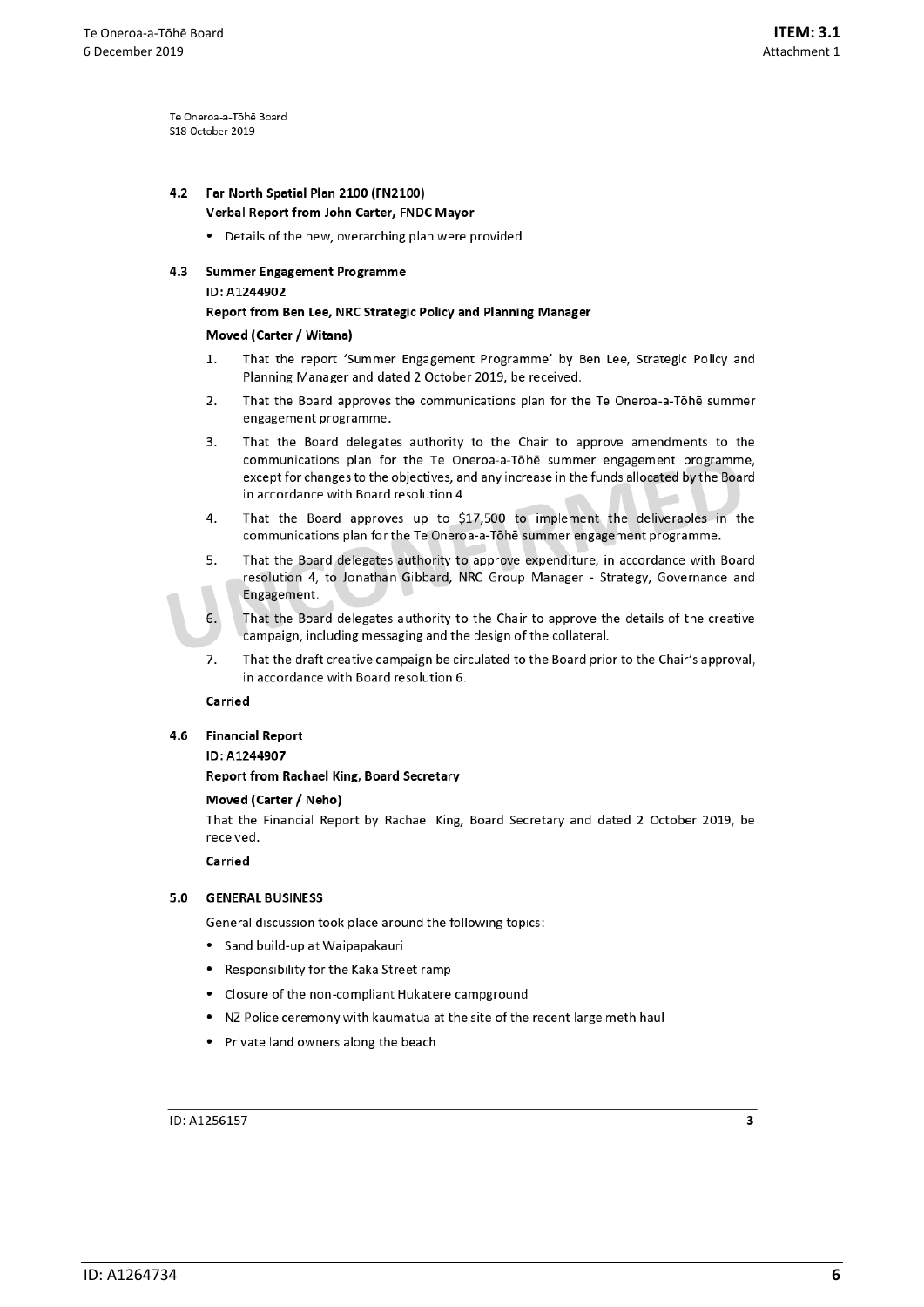Te Oneroa-a-Tōhē Board S18 October 2019

#### **KARAKIA WHAKAMUTUNGA**

Witana

The meeting concluded at 12.28pm



ID: A1256157

 $\overline{\mathbf{4}}$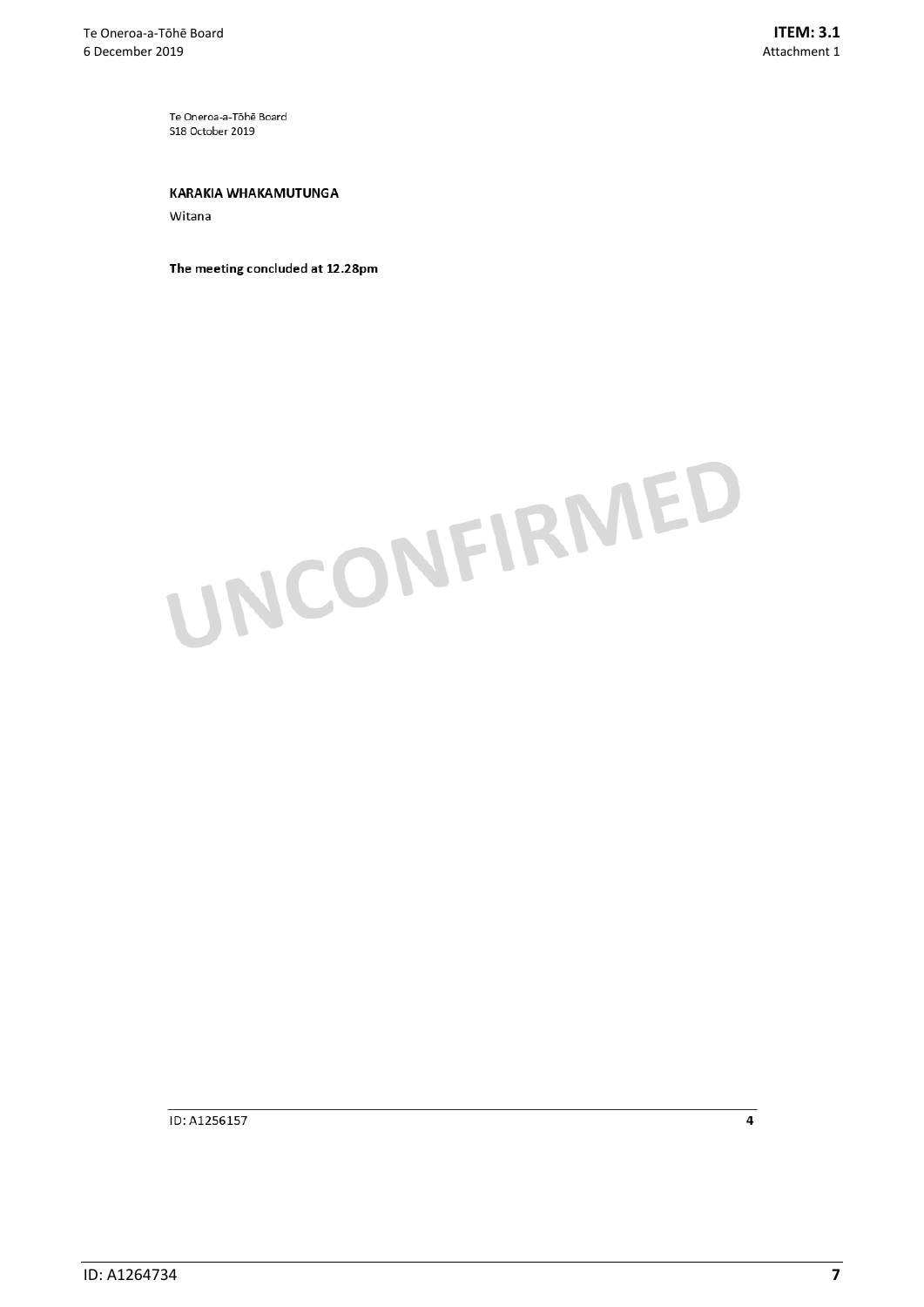### <span id="page-7-0"></span>**TITLE: Meeting Schedule for 2020**

**ID:** A1256595

**From:** Rachael King, Board Secretary

### **Whakarāpopototanga | Executive Summary**

The purpose of this report is for the Te Oneroa-a-Tōhē Board (the Board) to consider a schedule of meeting dates for 2020, as stipulated in the settlement legislation pertaining to the Board.

### **Ngā mahi tūtohutia | Recommendations**

- 1. That the report 'Meeting Schedule for 2020' by Rachael King, Board Secretary and dated 25 November 2019, be received.
- 2. That the following meeting schedule be confirmed:

| Friday 24 January   | 10.00am | Te Ahu Centre, Kaitāia |
|---------------------|---------|------------------------|
| Friday 21 February  | 10.00am | Te Ahu Centre, Kaitāia |
| Friday 20 March     | 10.00am | Te Ahu Centre, Kaitāia |
| Friday 17 April     | 10.00am | Te Ahu Centre, Kaitāia |
| Friday 15 May       | 10.00am | Te Ahu Centre, Kaitāia |
| Friday 19 June      | 10.00am | Te Ahu Centre, Kaitāia |
| Friday 17 July      | 10.00am | Te Ahu Centre, Kaitāia |
| Friday 21 August    | 10.00am | Te Ahu Centre, Kaitāia |
| Friday 18 September | 10.00am | Te Ahu Centre, Kaitāia |
| Friday 16 October   | 10.00am | Te Ahu Centre, Kaitāia |
| Friday 20 November  | 10.00am | Te Ahu Centre, Kaitāia |
| Friday 18 December  | 10.00am | Te Ahu Centre, Kaitāia |

### **Tuhinga | Background**

The settlement legislation that established the Te Oneroa-a-Tōhē Board requires the Board to agree a schedule of meetings that will allow the Board to achieve its purpose and properly discharge its functions, and then to review the meeting schedule on a regular basis.

As such, the Board is being asked to consider a schedule of meetings in order to comply with the settlement legislation, and to ensure that time is secured in respective calendars.

The Board has previously endorsed a meeting schedule, being the third Friday of each month. The 2020 schedule continues the same format as in previous years, with the exception of January.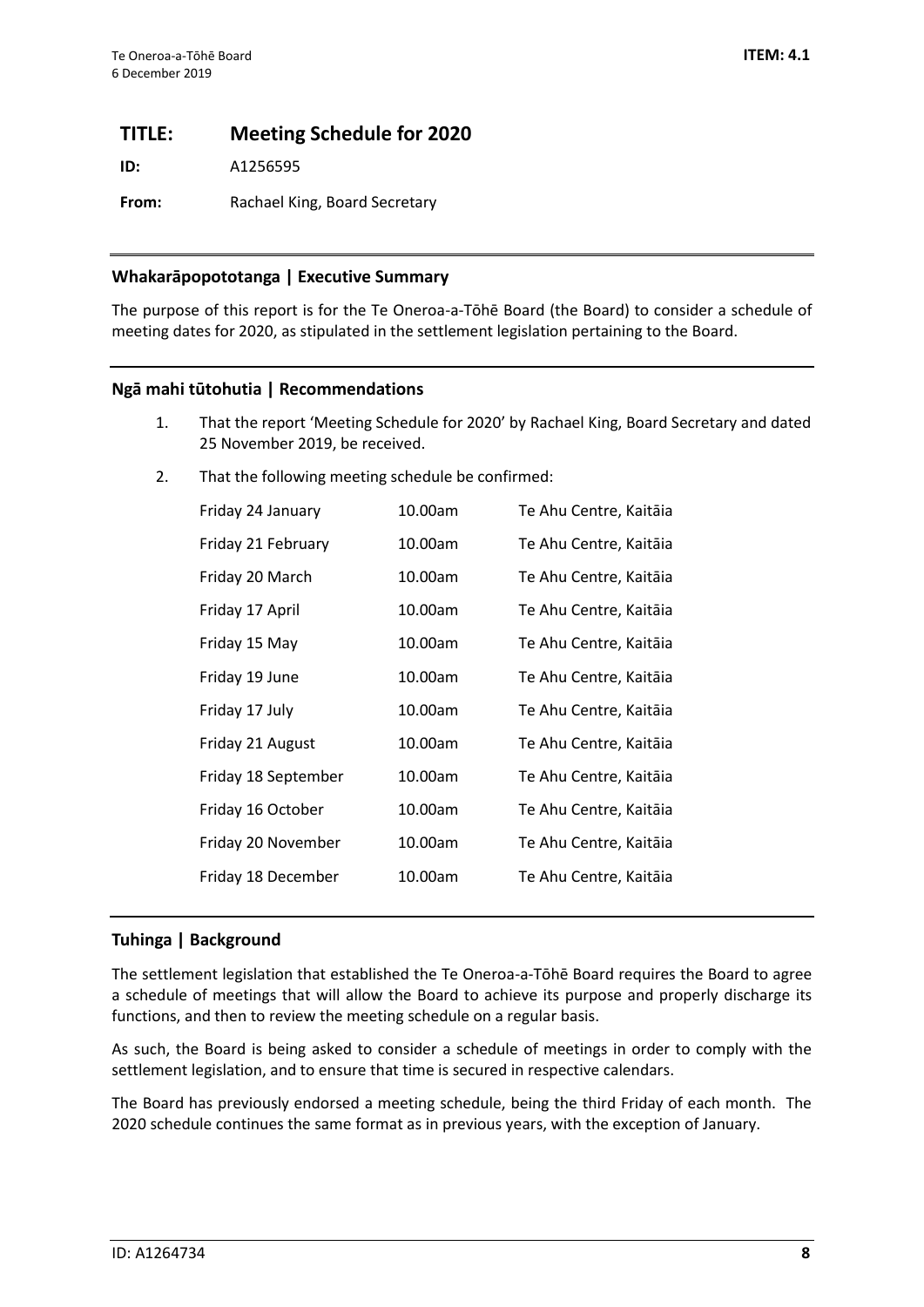### **Considerations**

### **1. Options**

| No. | Option                                      | <b>Advantages</b>                                                                                             | <b>Disadvantages</b>                                                                                                                           |
|-----|---------------------------------------------|---------------------------------------------------------------------------------------------------------------|------------------------------------------------------------------------------------------------------------------------------------------------|
| 1   | Endorse the recommended<br>meeting schedule | The decision is consistent<br>with settlement legislation<br>and dates are secured in<br>respective calendars | Nil                                                                                                                                            |
| 2   | Do not endorse the<br>recommended schedule  | Nil                                                                                                           | The decision will not be<br>consistent with legislation<br>and it may be difficult to<br>secure time in calendars on<br>a month by month basis |
| 3   | Choose an alternative<br>meeting schedule   | Board members may decide<br>that a different meeting<br>schedule is more suitable                             | The day Board members are<br>used to will change                                                                                               |

The Technical Steering Group's recommended option is Option 1

### **2. Significance and engagement**

Public consultation is not required.

### **3. Policy, risk management and legislative compliance**

This decision will be consistent with the settlement legislation, via which the Te Oneroa-a-Tōhē Board was established.

### **Ngā tapirihanga | Attachments**

Nil

### **Authorised by Group Manager**

**Name:** Jonathan Gibbard

**Title:** Group Manager - Strategy, Governance and Engagement

**Date:** 28 November 2019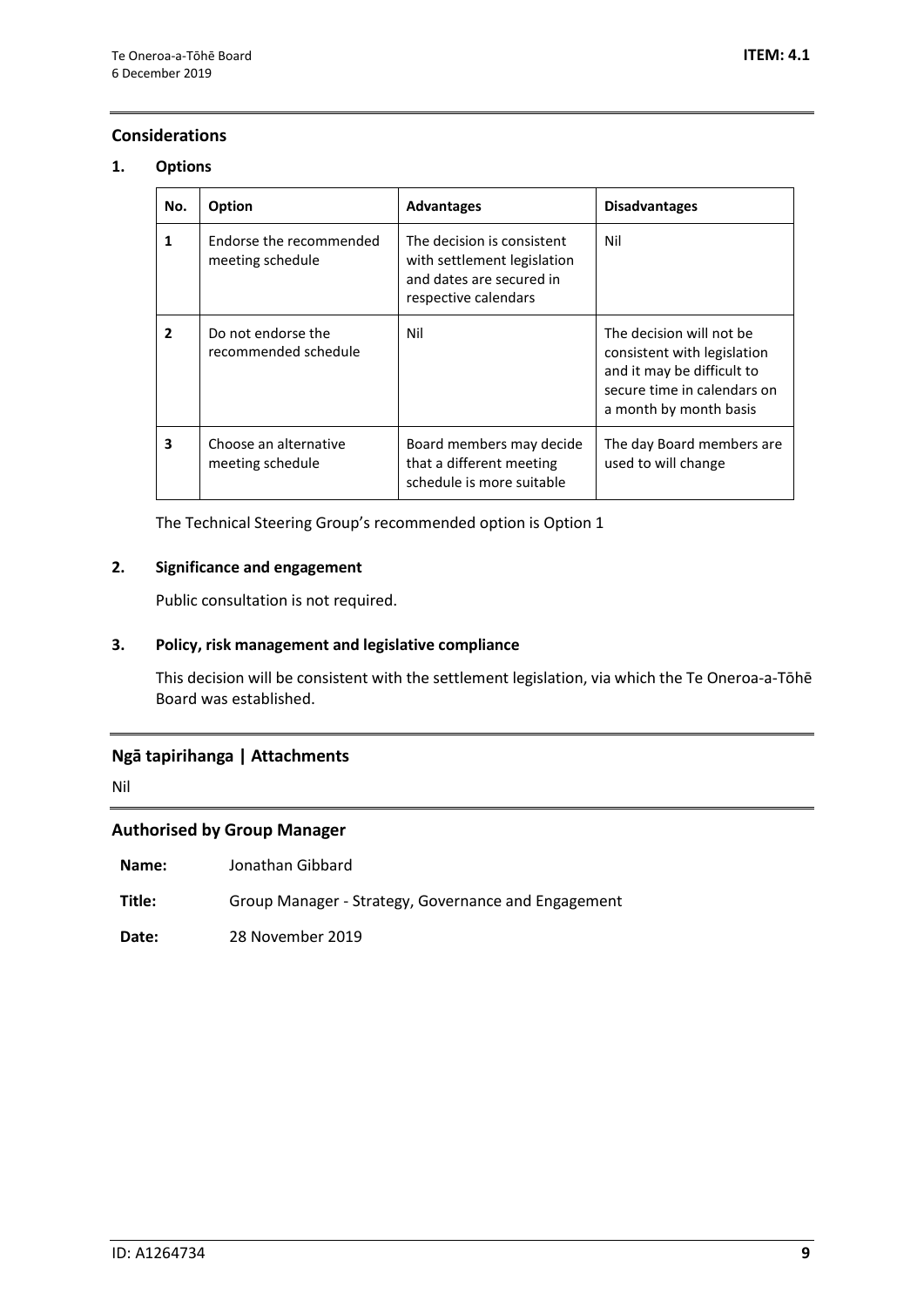## <span id="page-9-0"></span>**TITLE: Summer Engagement Programme**

**ID:** A1262928

**From:** Ben Lee, Strategic Policy and Planning Manager

### **Whakarāpopototanga | Executive Summary**

The purpose of this item is to update the Board on the preparations for the summer engagement programme as approved by the Board at its 18 October 2019 meeting.

A verbal update and presentation of the engagement collateral will be provided at the meeting.

Approval is also sought for \$200 for a prize pack for the online photo sharing 'place' to encourage entries.

### **Tūtohutanga | Recommendations**

- 1. That the report 'Summer Engagement Programme' by Ben Lee, Strategic Policy and Planning Manager and dated 25 November 2019, be received.
- 2. That the Board approves spending \$200 on a prize pack for the online photo sharing 'place' to encourage entries.

### **Ngā tapirihanga | Attachments**

Nil

### **Authorised by Group Manager**

| Name: | Jonathan Gibbard |
|-------|------------------|
|-------|------------------|

**Title:** Group Manager - Strategy, Governance and Engagement

**Date:** 29 November 2019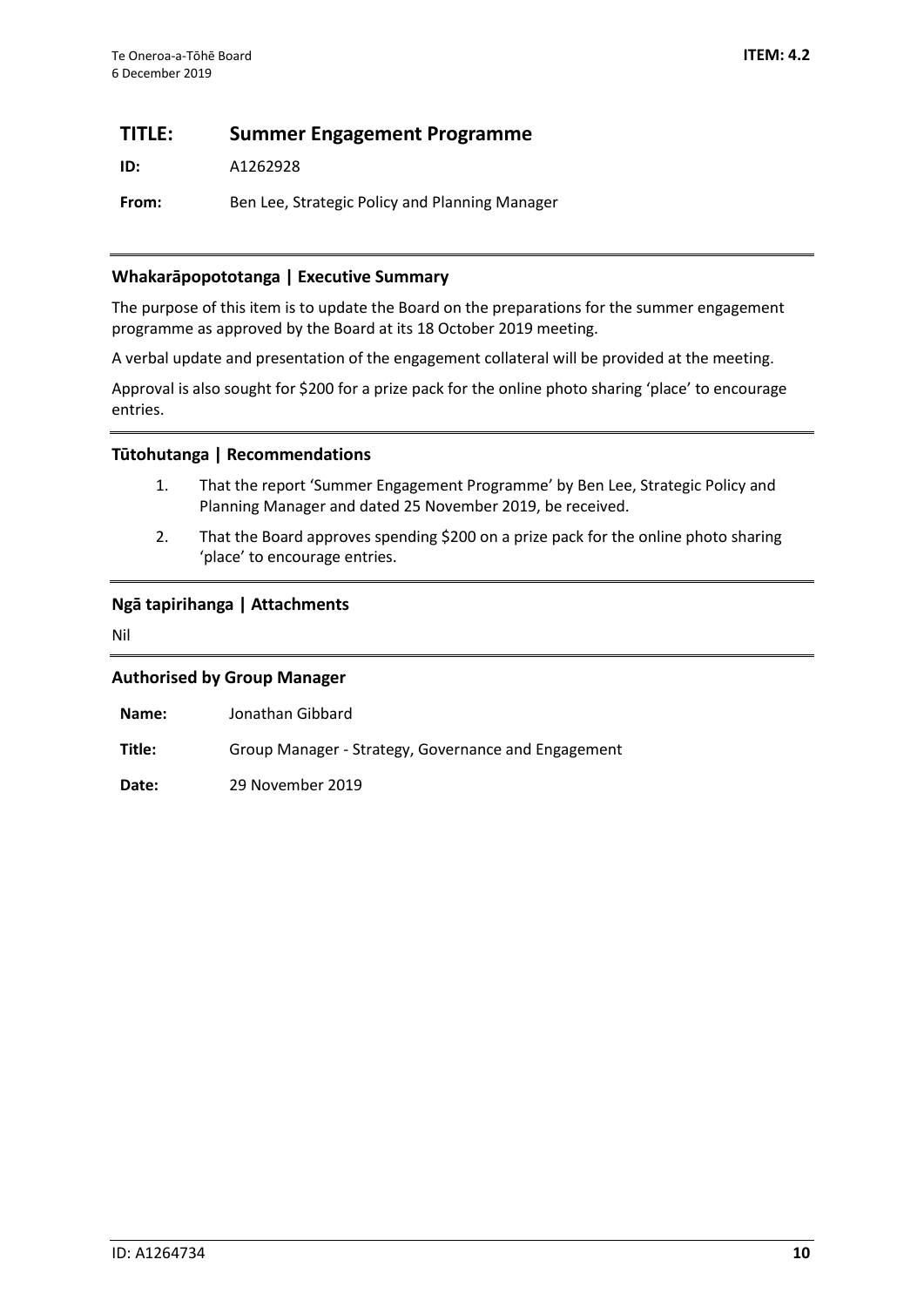### <span id="page-10-0"></span>**TITLE: Financial Report**

**ID:** A1263942

From: Rachael King, Board Secretary

### **Whakarāpopototanga | Executive Summary**

The purpose of this report is to provide the financial statement of the Te Oneroa-a-Tōhē Board for the period ending 30 October 2019.

### **Tūtohutanga | Recommendation**

That the 'Financial Report' by Rachael King, Board Secretary and dated 27 November 2019, be received.

### **Background | Tuhinga**

A detailed financial report is provided in Attachment 1.

In summary, to date the Board has expended \$93,872.43 from the following funds:

- 1. Board Operational Fund \$150,000 \$113,258.47 remaining
- 2. Plan Development Fund \$250,000 \$192,869.10 remaining

### **Ngā tapirihanga | Attachments**

Attachment 1: Financial Statement - 31 October 2019

### **Authorised by Group Manager**

**Name:** Jonathan Gibbard

**Title:** Group Manager - Strategy, Governance and Engagement

**Date:** 27 November 2019